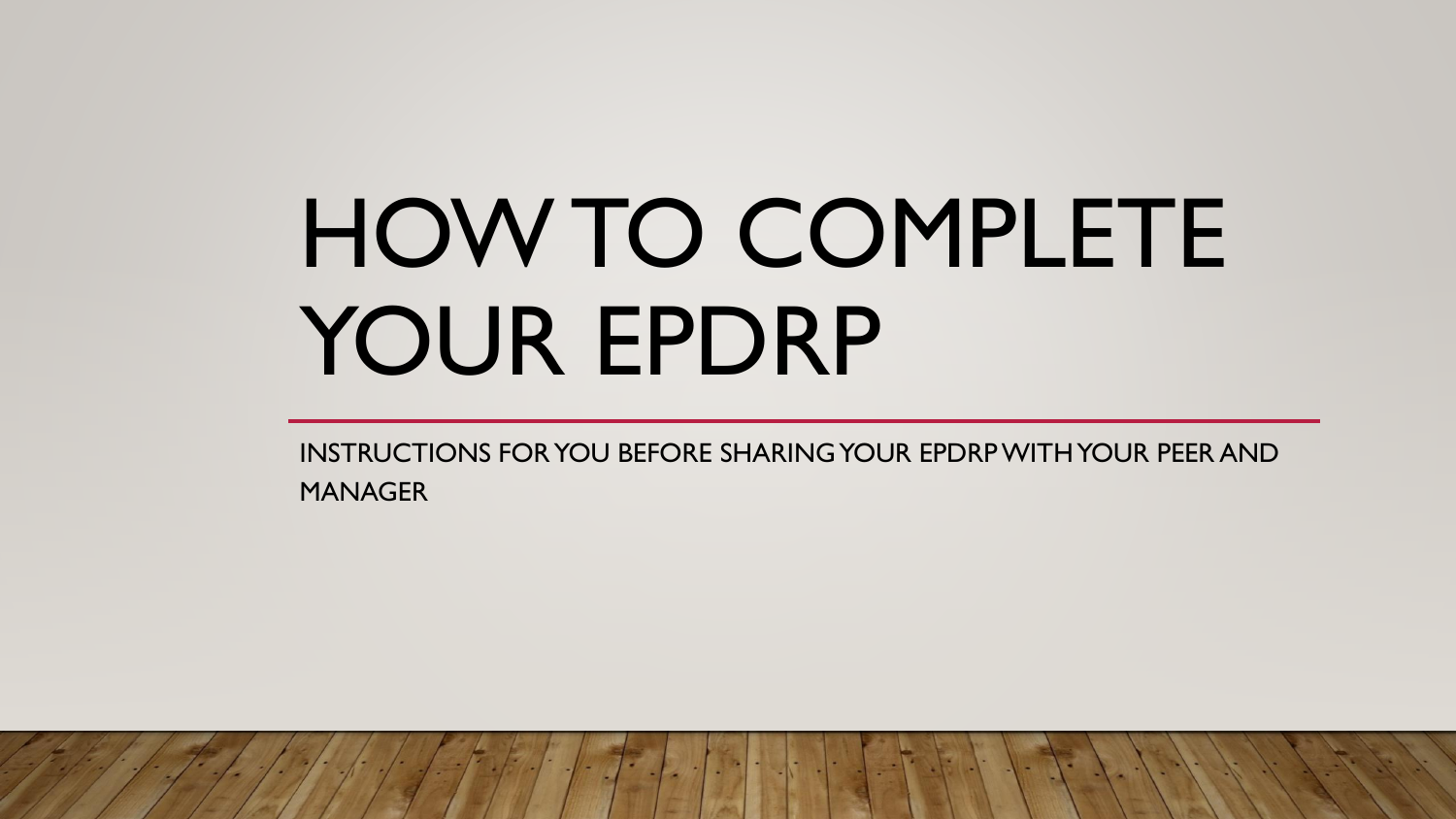## IMPORTANT THINGS FIRST

- Please talk with your peer assessor and Manager to let them know when you will be submitting this to them. The expectation is that
	- Your self-assessment is completed and shared by the end of September
	- The peer assessment is completed by the end of October, you will then need to share this with your Manager
	- The Manager verification will need to be completed before the due date

You still need to have a performance review and career plan conversation with your Manager prior to them approving your portfolio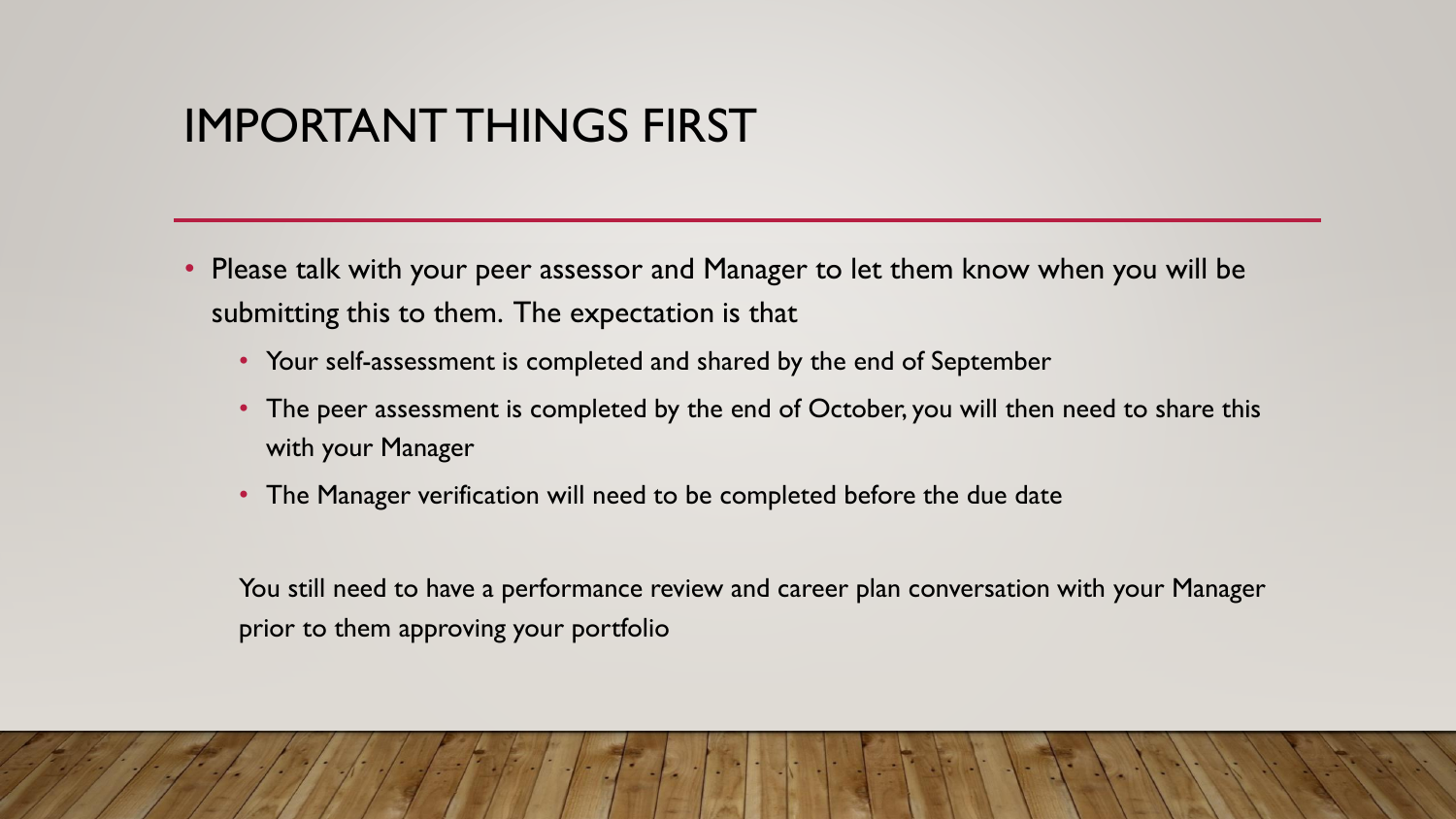# PAGE 1 – INTRODUCTION AND DECLARATION

- For nurses employed by CCDHB: this page will pre-populate for you using payroll data
- Please read the declaration and if all the statements are true and correct then please 'sign-off' this page using the slide bar on the top right and click 'yes' Sign-off<sup>o</sup>
- Then click to advance to the next page

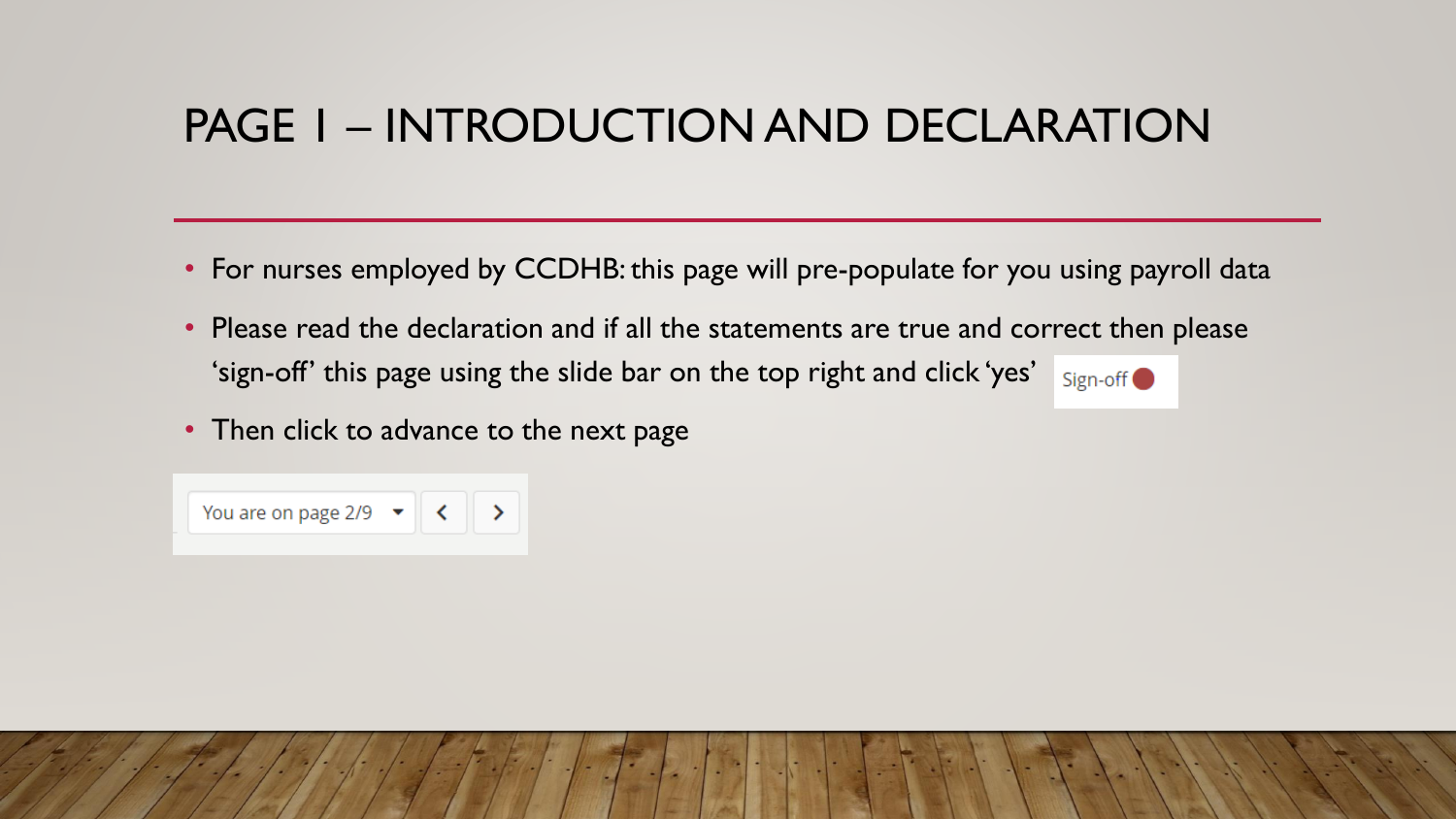## PAGE 2 – CURRICULUM VITAE

- Please note that at Competent level, uploading your CV is optional. If you do upload it then please make sure it is current.
- Regardless of if you upload a CV or not, you will need to sign-off this page also Sign-off

- To upload, please read the instructions on the page
- To move onto the next page click to advance

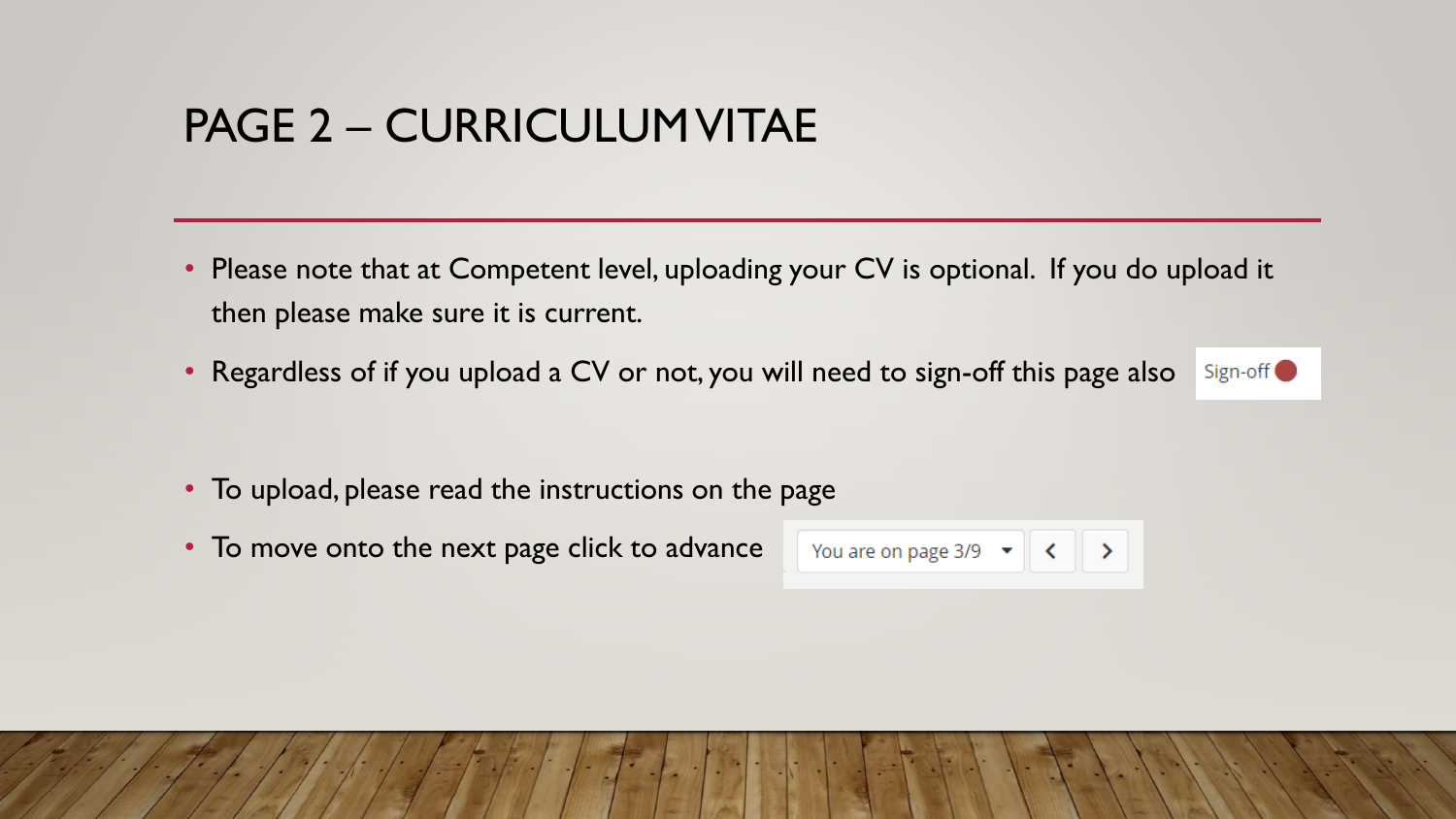#### PAGE 3 - CONTINUING PROFESSIONAL DEVELOPMENT RECORD

- There are 3 components to this and all must be completed
- ConnectMe Record of learning (please follow the prompts to transfer this from CM)
- 2. Add other CPD (please upload your paper copy here. For NETP you must include your HLTH550 paper)
- 3. Reflections (you will need to complete 3 of these to meet the requirement)



• Sign-off sign-off and advance to next page

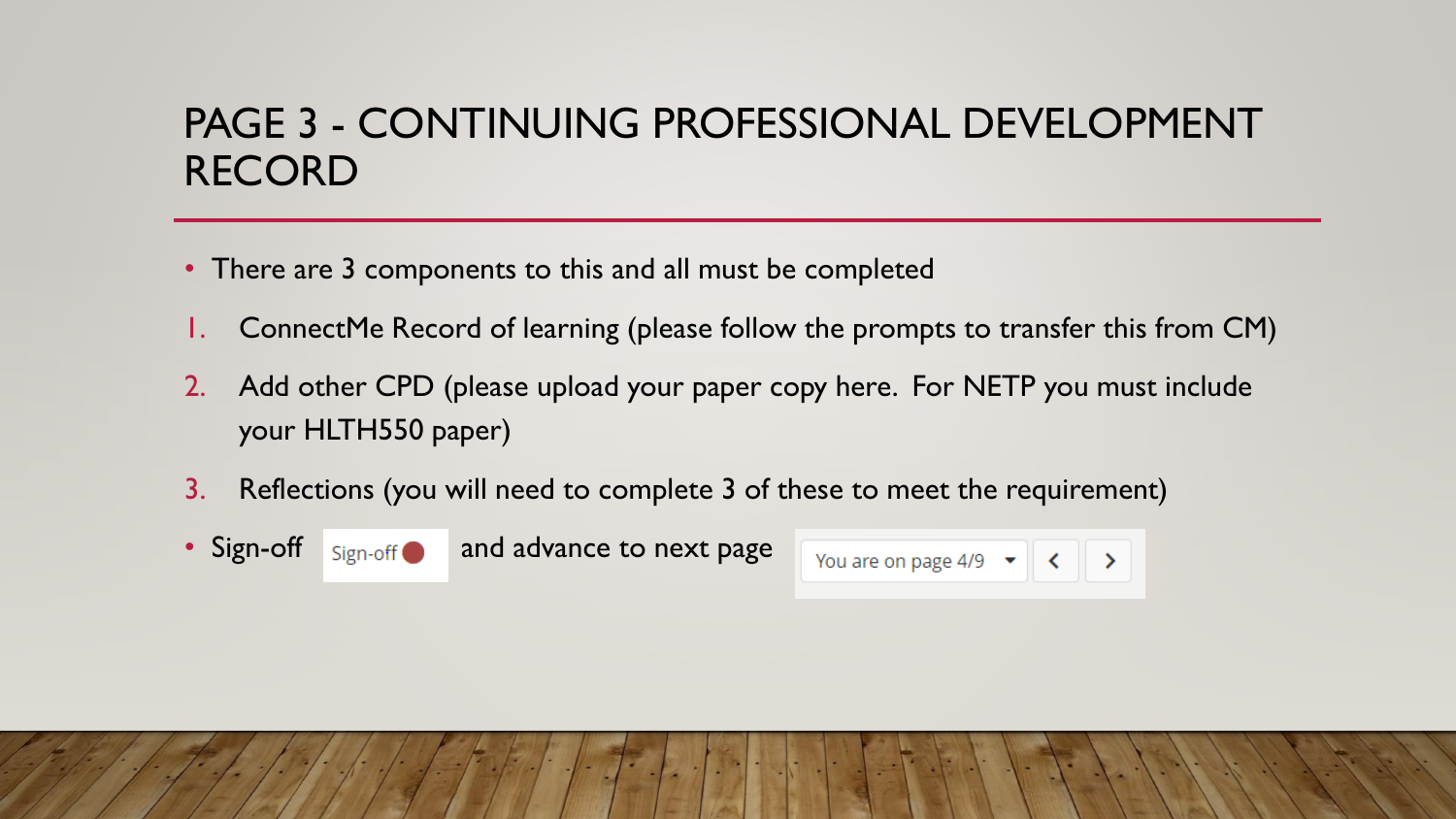## THE DOMAINS

- This section is where you complete your self-assessment against the Nursing Council competencies. When you share your portfolio with your peer, they will write their assessment here also
- Under each competency there is a drop down menu 'instructions,' click the down arrow and read the competency. It will also give you a list of 'indicators,' select which ONE you want to answer
- Click the Quick edit link **\*** Quick edit and this will open the section to write your response. In the block content section please write the indicator you will answer, followed by your example eg: Indicator A: I do this by......
- Click save after completing each section
- Please note you sign every page off Except for the domain pages before sending to your peer assessor if you sign the domain pages off they will not be able to add their peer assessment. You should sign off the domain pages once the peer assessment is complete.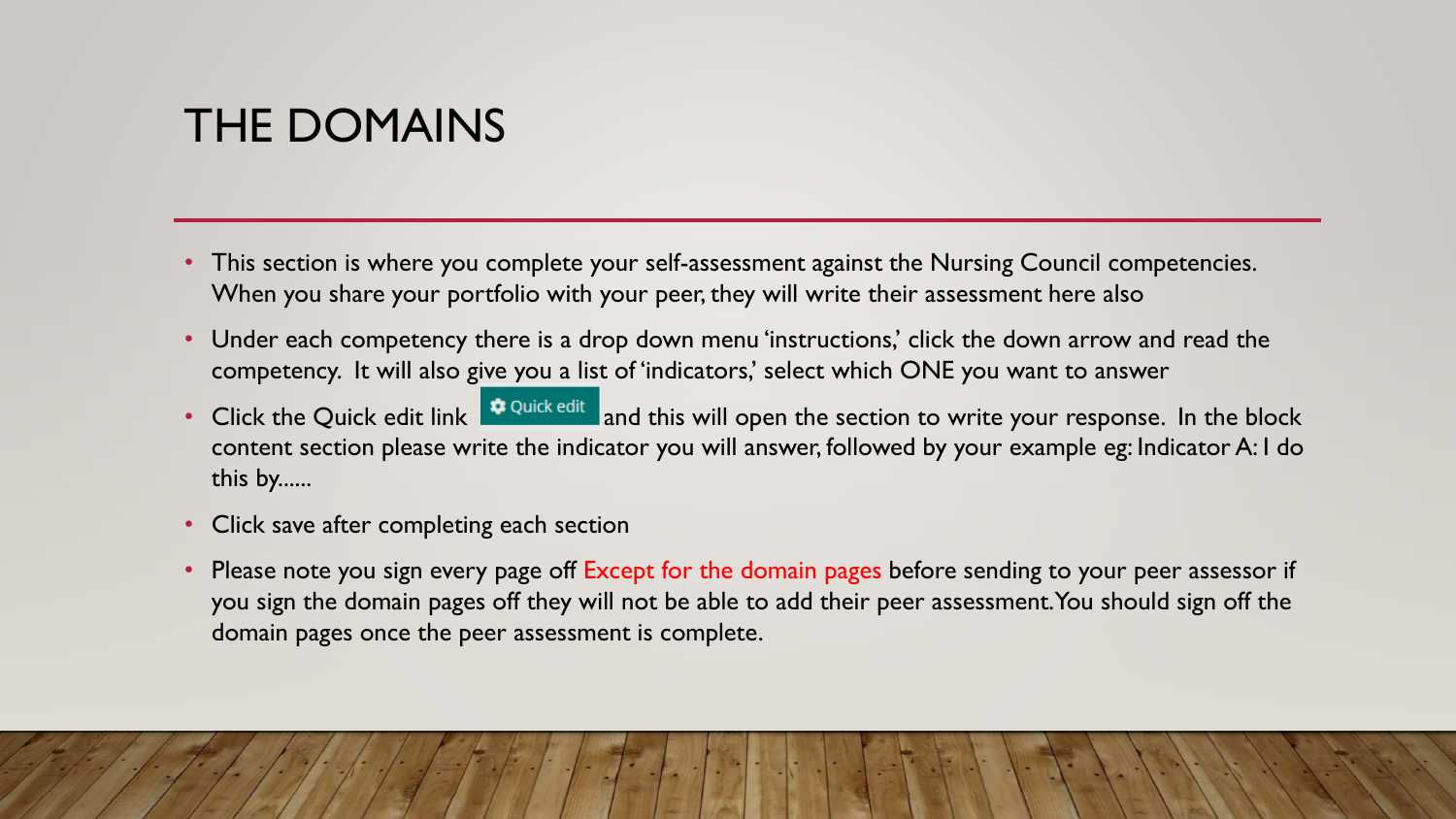#### PAGE 9 – PROFESSIONAL DEVELOPMENT AND CAREER PLAN, NETP MID YEAR APPRAISAL, NETP GOALS

- You will need to upload 4 documents in this section please follow the instructions on page to do this.
- You will need to upload
- 1. Nursing Professional Development and Career Plan (1 and 5 year goals, discussed with your Manager)
- 2. NETP mid year performance review/appraisal document
- 3. Additional Document: this is for uploading your NETP Professional Development Plans (the 2 sets of 4 goals from during your NETP year)

Sign off the page Sign-off